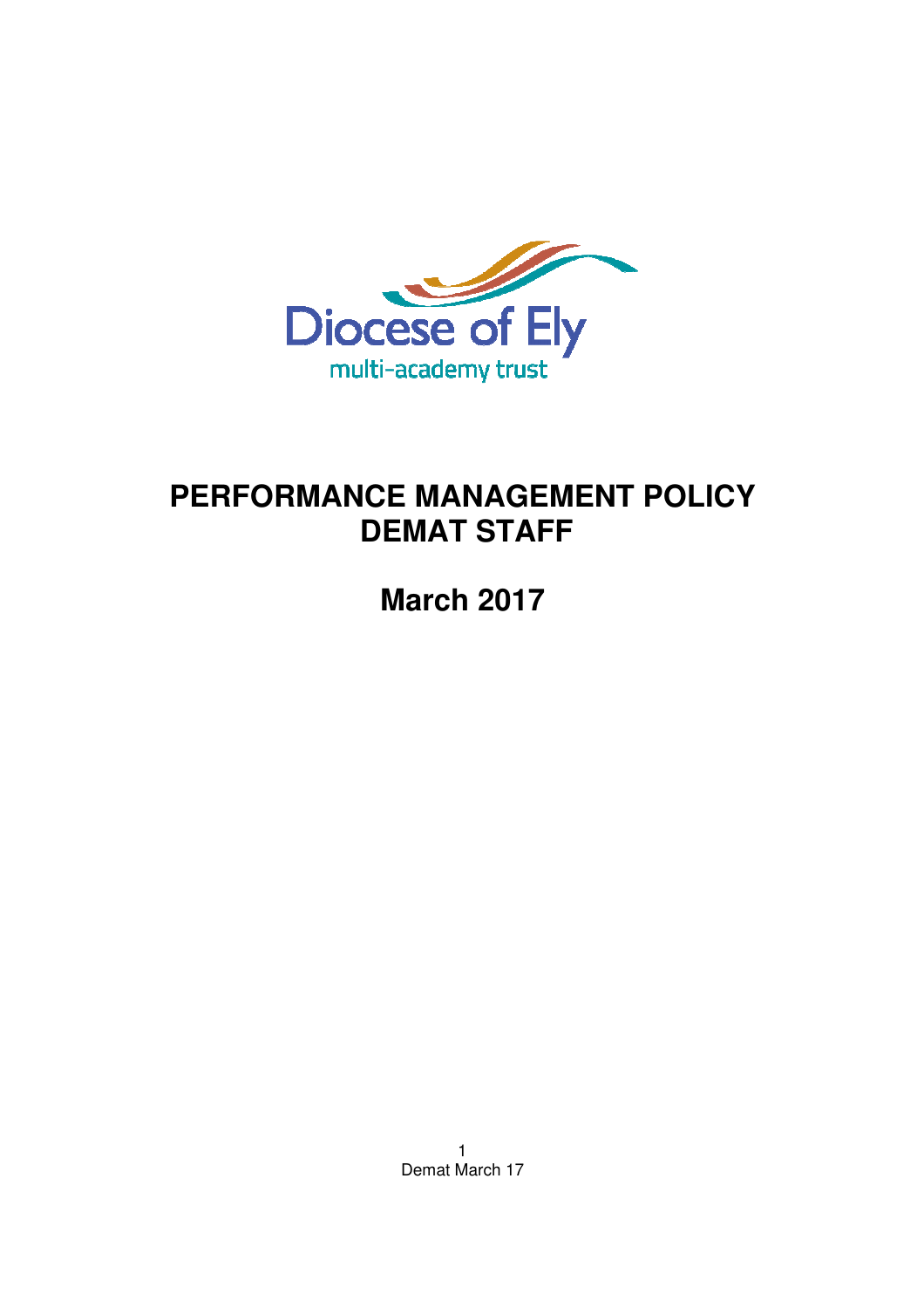## **Guide for Appraisers and Appraisees**

### **Contents**

| 1.      | <b>INTRODUCTION</b>                                   | Page<br>No<br>2 |
|---------|-------------------------------------------------------|-----------------|
| 2.      | THE ROLES OF THE APPRAISER AND APPRAISEE              | 3               |
| З.      | <b>WORK PLANS</b>                                     | 4               |
| 4.      | <b>TERMLY REVIEW MEETINGS</b>                         | 4               |
| 5.      | THE ANNUAL REVIEW MEETING                             | 5               |
| 6.      | <b>PERFORMANCE RELATED PAY</b>                        | 6               |
| Annex 1 | PERFORMANCE MANAGEMENT SCHEME<br><b>DOCUMENTATION</b> |                 |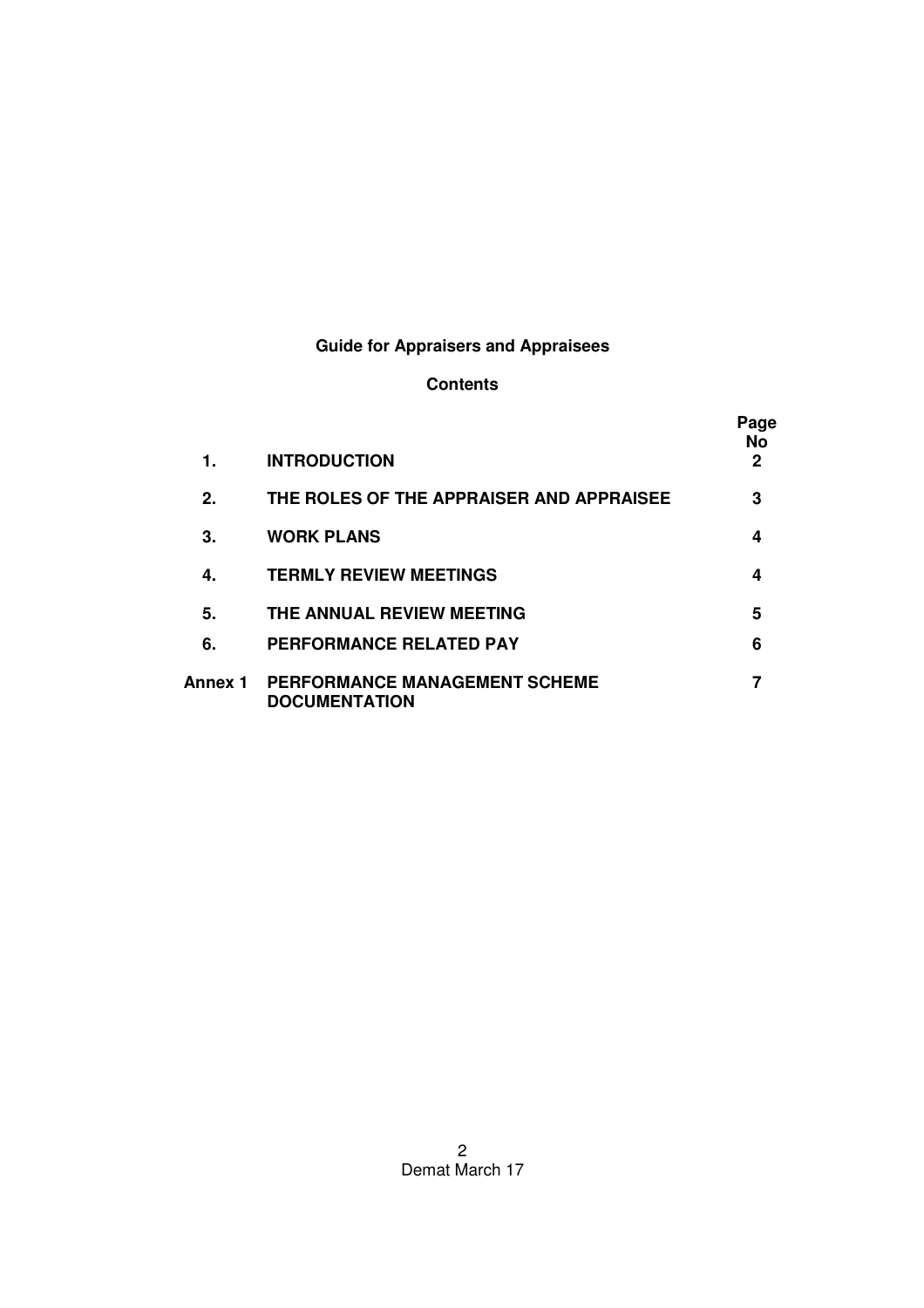#### **1. INTRODUCTION**

- 1.1 Our Trust is committed to performance management to develop all staff and to improve the quality of service provided to pupils, parents and the school community. This policy covers all staff on short fixed term contracts of less than one term and those subjects to the probationary period. It sets a framework for all staff to agree and review priorities and objectives within the context of the school's development plan and their own development needs.
- 1.2 The Performance Management Scheme
	- Is a continuous annual cycle
	- Inks performance and the drive for continuous improvement and service
	- is a rigorous approach to defining, assessing and rewarding achievement in the workplace
	- ensures strong links to the Trust priorities
	- increases the individual's understanding of how their job adds value to the organisation
- 1.3 The Performance Management cycle is:



- 1.4 We will implement our performance management arrangements based on: • fairness. We all need to be aware of the potential for unconscious discrimination and to avoid assumptions about individuals based on
	- stereotypes; and • equal opportunity. All support staff will be encouraged and supported to achieve their potential through agreeing objectives, undertaking
		- development and having their performance regularly assessed.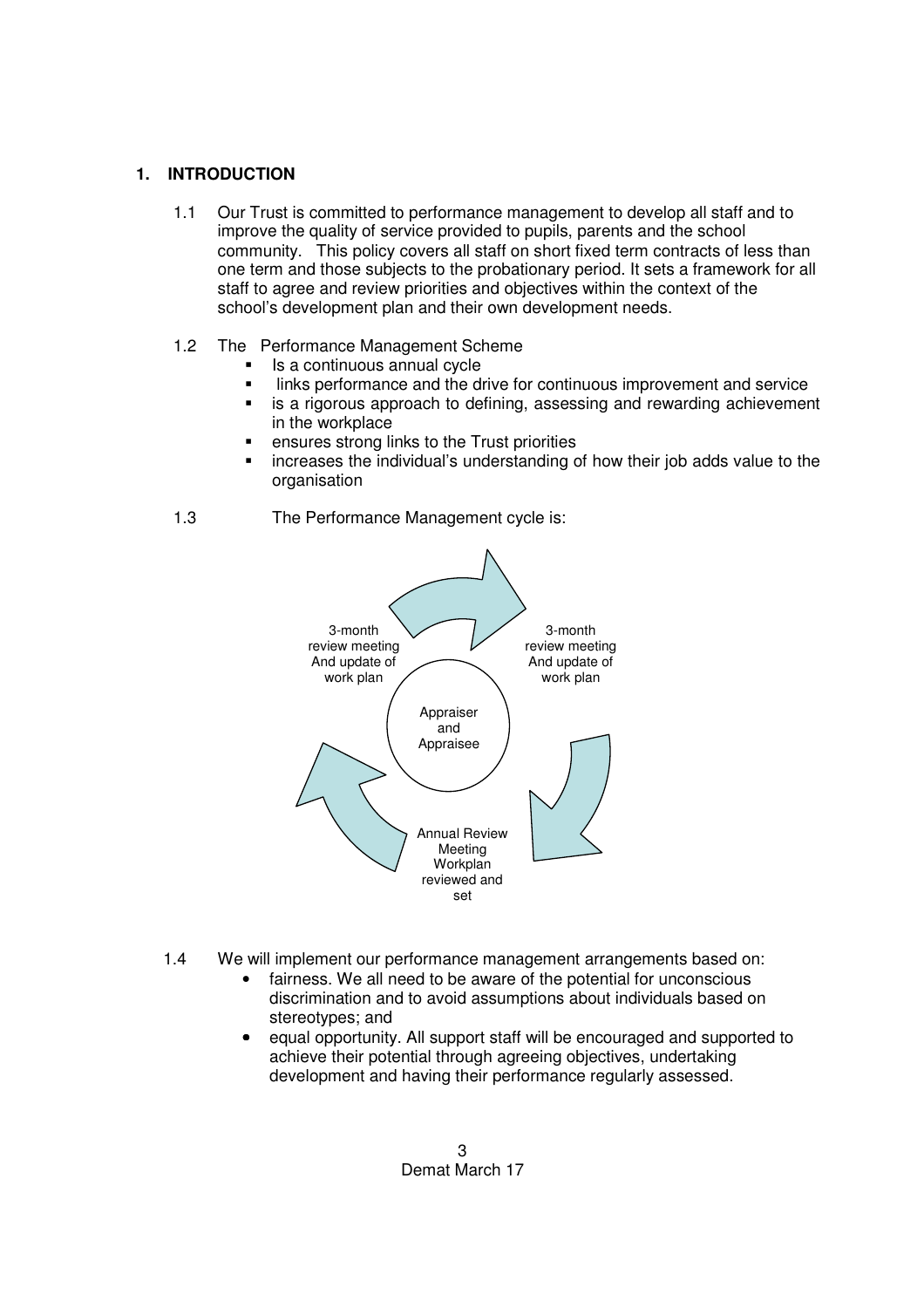#### **2 THE ROLES OF THE APPRAISER AND APPRAISEE**

- 2.1 The role of the Appraiser is to lead the process. The role of the Appraisee is to participate in and contribute to the process.
- 2.2 Employees are normally appraised by their immediate manager because those who delegate work and monitor performance are best placed to appraise performance.
- 2.3 It is the responsibility of each Appraiser to own the process and to communicate it to staff. The Appraiser is responsible for investing time, energy and skill so that:
	- Everyone is made aware of the advantages of performance management
	- Staff are clear about what is involved and are committed to their job descriptions
	- The Appraisers are responsive to staff queries and concerns
	- There is a consistent approach by all Appraisers

#### **3 WORK PLANS**

- 3.1 A workplan
	- Is a 'living' document to be discussed regularly by the Appraiser and Appraisee and revised as appropriate;
	- Is the primary documentation for Performance Management and the Annual review meeting.The workplan confirms the contribution required of the individual towards the achievement of the Trusts objectives, which are related to the Trust Business Plan.
	- contains
		- Objectives
		- Tasks/actions
		- Performance indicators
		- Deadlines for achievement
		- Evidence of achievement
		- Learning and development plan.
- 3.2 It is the Appraiser's responsibility to develop the workplan in consultation with the Appraisee. Objectives should reflect the key tasks and responsibilities of the individual's job and be challenging enough to raise performance. Easy to achieve objectives will not stimulate an individual or make best use of their potential. However, they must be realistic and balanced. The number of objectives set will vary according to the nature of the job and the level of responsibilities. Normally there will be between 4 and 8 objectives.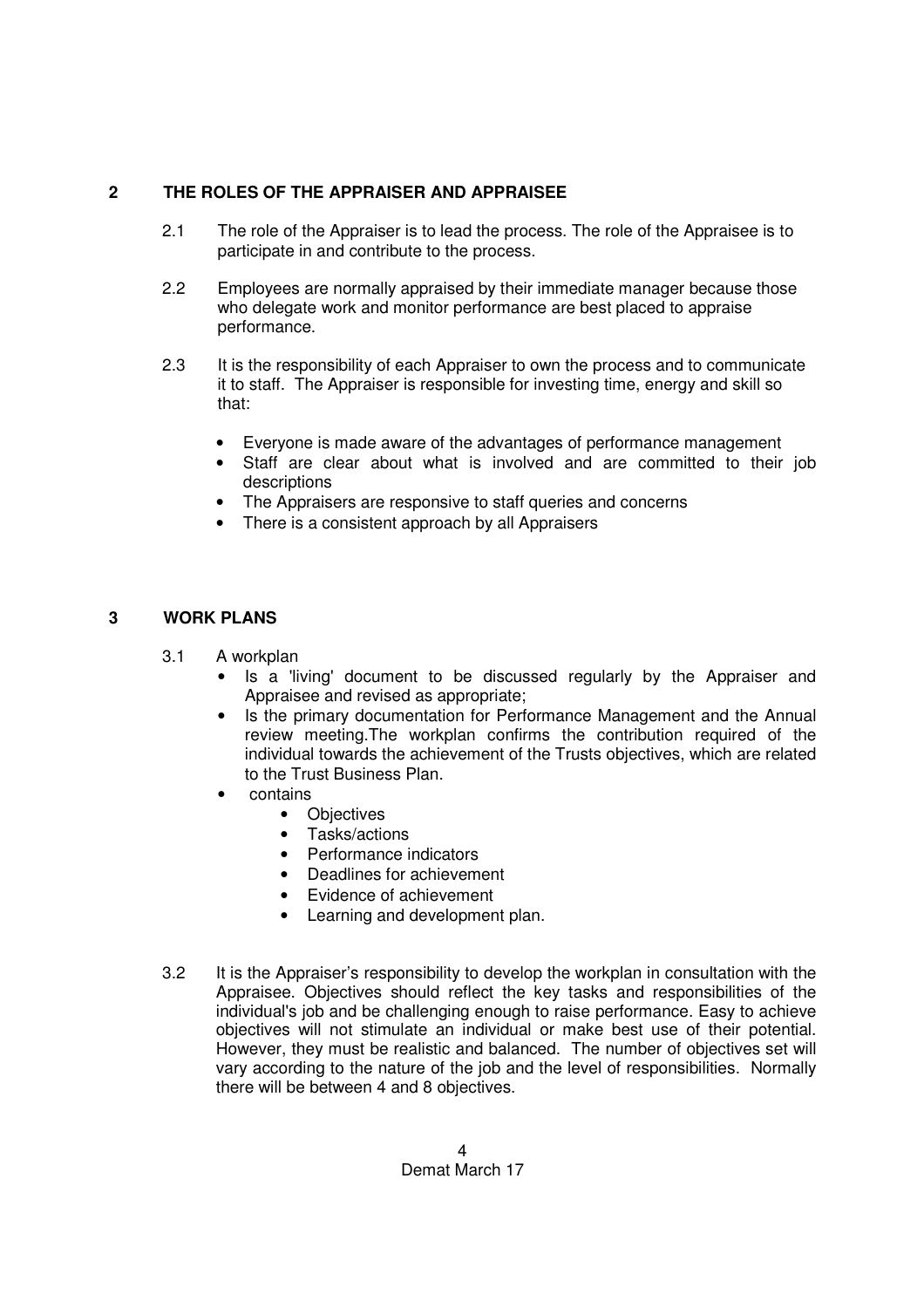- 3.3 Discussions about the development of the workplan should be based around
	- The Trust Business plan
	- Existing workplans
	- Job descriptions
	- Employee experiences of what is important in their job.

It should help the Appraisee to :

- give commitment to the Trust Business Plan
- know how well they are doing
- look back on what has been achieved during the reporting period
- formally acknowledge and celebrate success
- create successful working relationships
- identify areas for improvement
- agree objectives for the next review cycle.
- 3.4 Where an individual has not achieved an objective it is important to establish the reasons for non-achievement since those reasons may inform future decisions and actions and the development of learning and development plans.

### **4 DEVELOPING STAFF**

- 4.1 To ensure that staff development is directly linked to objectives on a collective and individual basis the Performance Management Scheme includes the following elements:
	- Learning and development activity to support workplan delivery
	- Review of learning and development undertaken in terms of quality, impact on service and value for money at individual and school level

#### **5 TERMLY REVIEW MEETINGS**

- 5.1 Termly Review meetings are normally short one-to-one discussions between the Appraiser and Appraisee. Meetings should be regular (at least termly), specific and positive to reinforce successful behaviour and encourage change where necessary. All staff need continuous feedback, praise and reassurance especially when they have done well and worked hard. Ways should be found to publicise and celebrate significant achievements.
- 5.2 Areas of under-achievement should also be discussed, but in a climate of support and encouragement rather than blame or punishment. Means of addressing underachievement should be continually sought. However, there needs to be clarity that continued poor performance will be addressed via the capability procedure. Performance Management will be suspended if the capability procedure is invoked.
- 5.3 A brief note of the meeting and work observation outcomes should be retained by the Appraiser and Appraisee.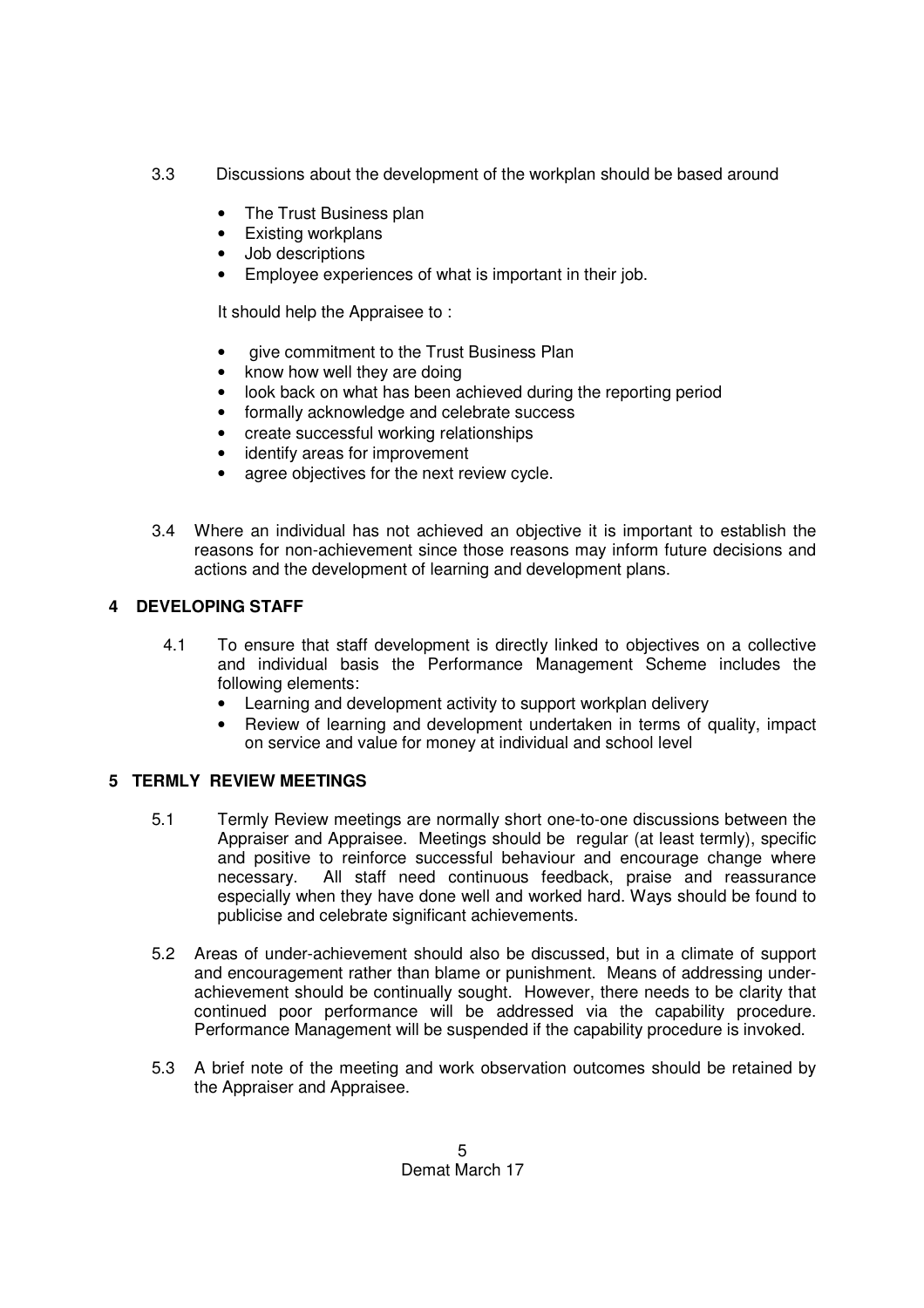#### **6 THE ANNUAL REVIEW MEETING**

- 6.1 The annual review meeting is a structured discussion held between Appraiser and Appraisee. Its purpose is to assess overall job performance during the review period and find ways to improve and extend performance.
- 6.2 The meeting will have eight features:
	- 1 Share assessment of performance relating to the whole of the previous cycle - normally 12 months. These assessments will be based on the workplan, work observation and the review meetings of the period in question.
	- 2 Recognise and celebrate achievements.
	- 3 Identify areas where performance could be improved and agree ways of achieving this.
	- 4 Determine how the Appraiser can assist the individual to improve performance and where necessary improve the Appraiser's own input to the process.
	- 5 Establish a workplan for the following 12 months.
	- 6 Agree a learning and development plan
	- 7 Plan a programme of regular review meetings and work observation leading up to the next annual review meeting.
	- 8 A written record of the meeting should be retained by the Apraiser and Appraisee.
- 6.3 Effective Annual Review meetings have:
	- Sufficient time and notice for both parties to prepare, and exchange information
	- Proper preparation and identification of relevant information to support observations and assessments
	- Discussion conducted in spirit of support and encouragement
	- No surprises, initially problems should be raised during review sessions throughout the year
	- Enough time allocated to do justice to the discussion
	- An uninterrupted discussion which is private
	- An open and honest two-way discussion with the individual taking the lead
	- Documented conclusions and actions for both parties
	- Commitment to any actions arising.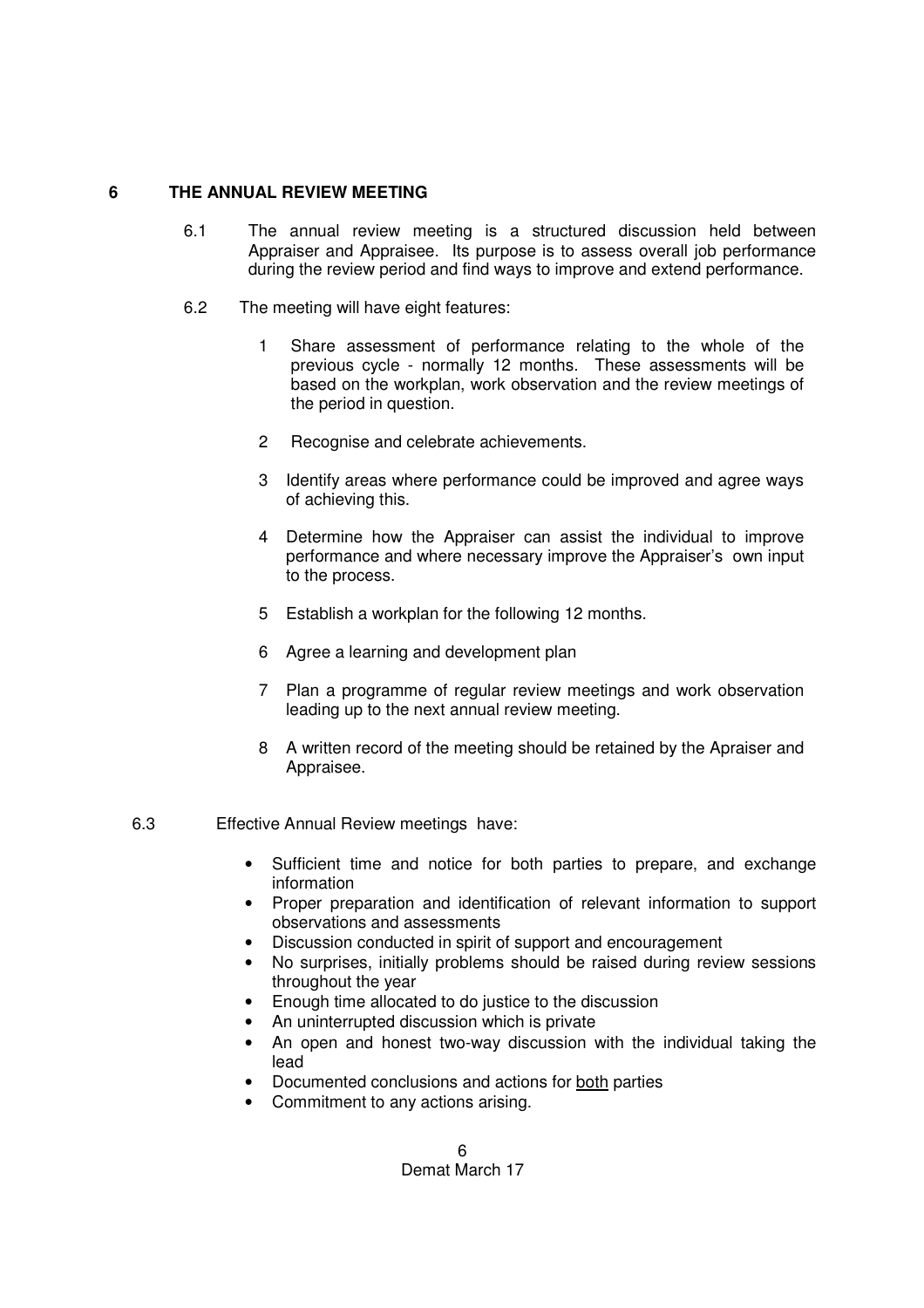- 6.4 The record of the discussion and outcome of the Annual Review Meeting should be completed either at the meeting or shortly afterwards. The record should be countersigned by the Appraiser's own Manager. This will ensure an independent view of the process and should ensure consistency and fairness in the operation of the scheme. The record is maintained on the employee's Personnel file.
- 6.5 Relevant information from Performance Management documentation may be taken into account in making decisions and in advising those responsible for taking decisions, or making recommendations about performance, pay, promotion, dismissal or disciplinary matters.

#### **7 PERFORMANCE RELATED PAY**

- 7.1 The Headteacher will consider Performance Management outcomes in making recommendations on salary in accordance with the school pay policy. This may include recommending the withholding of an increment for service which is less than satisfactory, or the awarding of an honorarium where the employee's performance exceeds that which could reasonably be expected and the employee has made a sustained and substantial contribution to the school.
- 7.2 Where an individual is aggrieved about a salary decision there is right of appeal in accordance with the school's pay policy.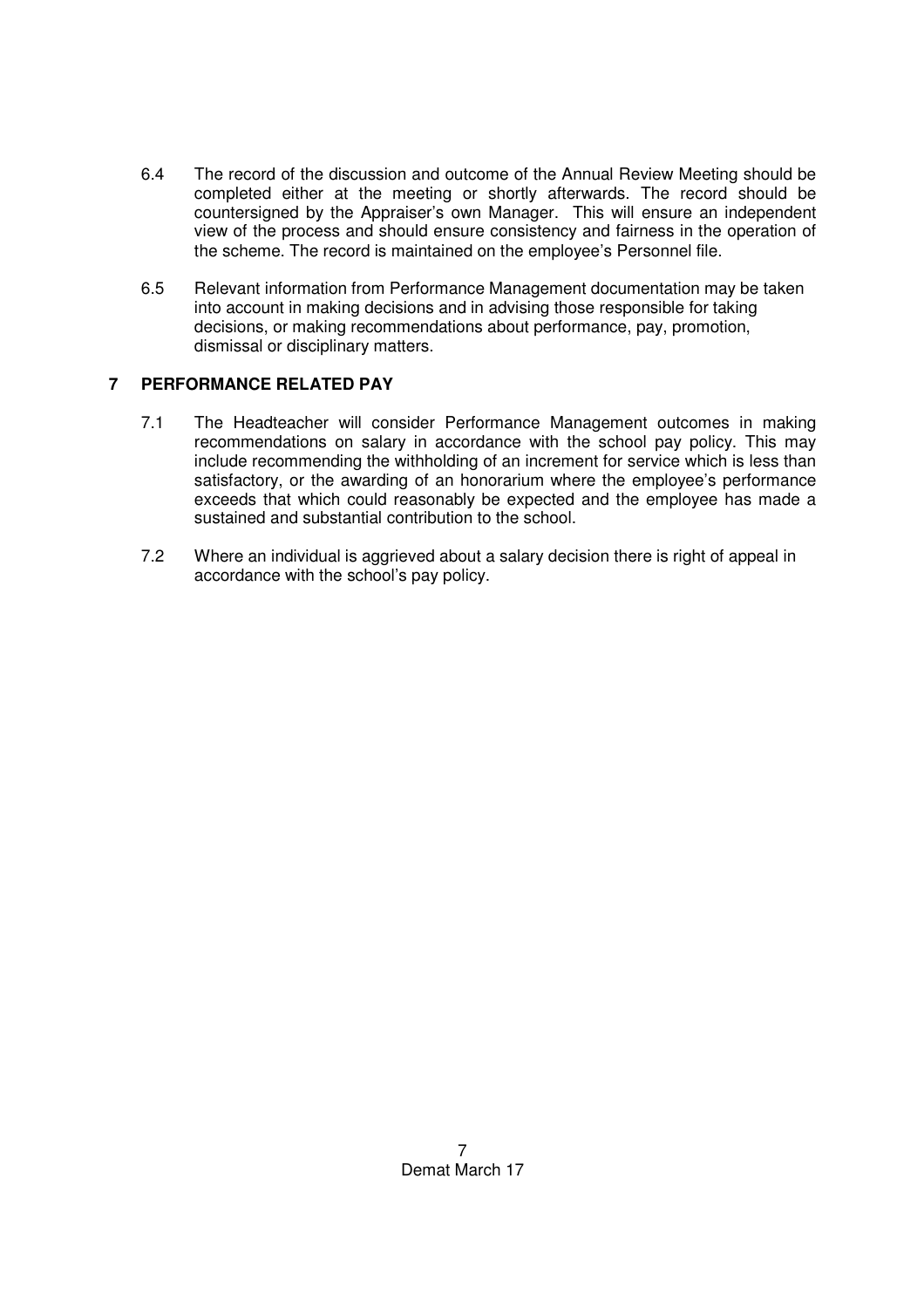#### **Annex 1**

# **PERFORMANCE MANAGEMENT SCHEME**

| <b>The Workplan</b>                                                      |                        |
|--------------------------------------------------------------------------|------------------------|
| Date last revised:                                                       |                        |
| <b>Personal Details:</b>                                                 |                        |
| Name:                                                                    | Job Title:             |
| Period from:                                                             | To:                    |
| Job Title                                                                |                        |
| Other details:                                                           |                        |
|                                                                          |                        |
|                                                                          |                        |
| SIGNED:                                                                  | (Post Holder)          |
| SIGNED:<br><u> 2008 - Johann Barbara, martin da kasas a shekara 1980</u> | (Appraiser)            |
| SIGNED:                                                                  | (Appraiser's, Manager) |
|                                                                          |                        |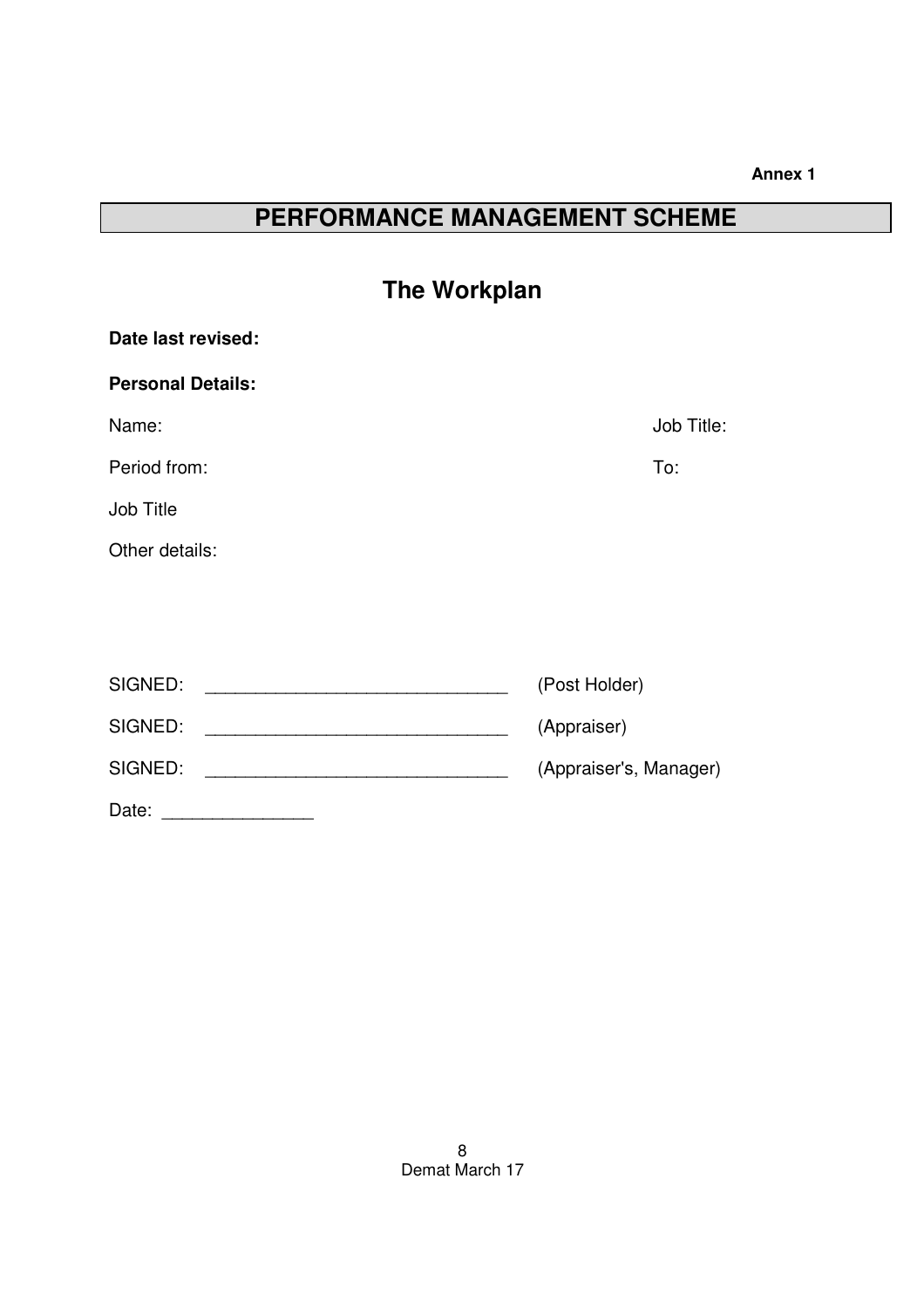# **PERFORMANCE MANAGEMENT SCHEME**

| <b>Objectives</b><br>what you need to<br>achieve, linked to<br>business plan<br>objectives | <b>Task/Actions</b><br>what you intend to do to<br>achieve your objectives | Performance<br><b>Indicators/Targets</b><br>what you will use to measure<br>how well you are achieving | <b>Deadline for</b><br><b>Achievement of</b><br><b>Performance Indicators</b> | <b>Evidence of</b><br>review/<br>Achievement/<br><b>Comments</b> |
|--------------------------------------------------------------------------------------------|----------------------------------------------------------------------------|--------------------------------------------------------------------------------------------------------|-------------------------------------------------------------------------------|------------------------------------------------------------------|
|                                                                                            |                                                                            |                                                                                                        |                                                                               |                                                                  |
|                                                                                            |                                                                            |                                                                                                        |                                                                               |                                                                  |
|                                                                                            |                                                                            |                                                                                                        |                                                                               |                                                                  |
|                                                                                            |                                                                            |                                                                                                        |                                                                               |                                                                  |
|                                                                                            |                                                                            |                                                                                                        |                                                                               |                                                                  |
|                                                                                            |                                                                            |                                                                                                        |                                                                               |                                                                  |
|                                                                                            |                                                                            |                                                                                                        |                                                                               |                                                                  |
|                                                                                            |                                                                            |                                                                                                        |                                                                               |                                                                  |
|                                                                                            |                                                                            |                                                                                                        |                                                                               |                                                                  |
|                                                                                            |                                                                            |                                                                                                        |                                                                               |                                                                  |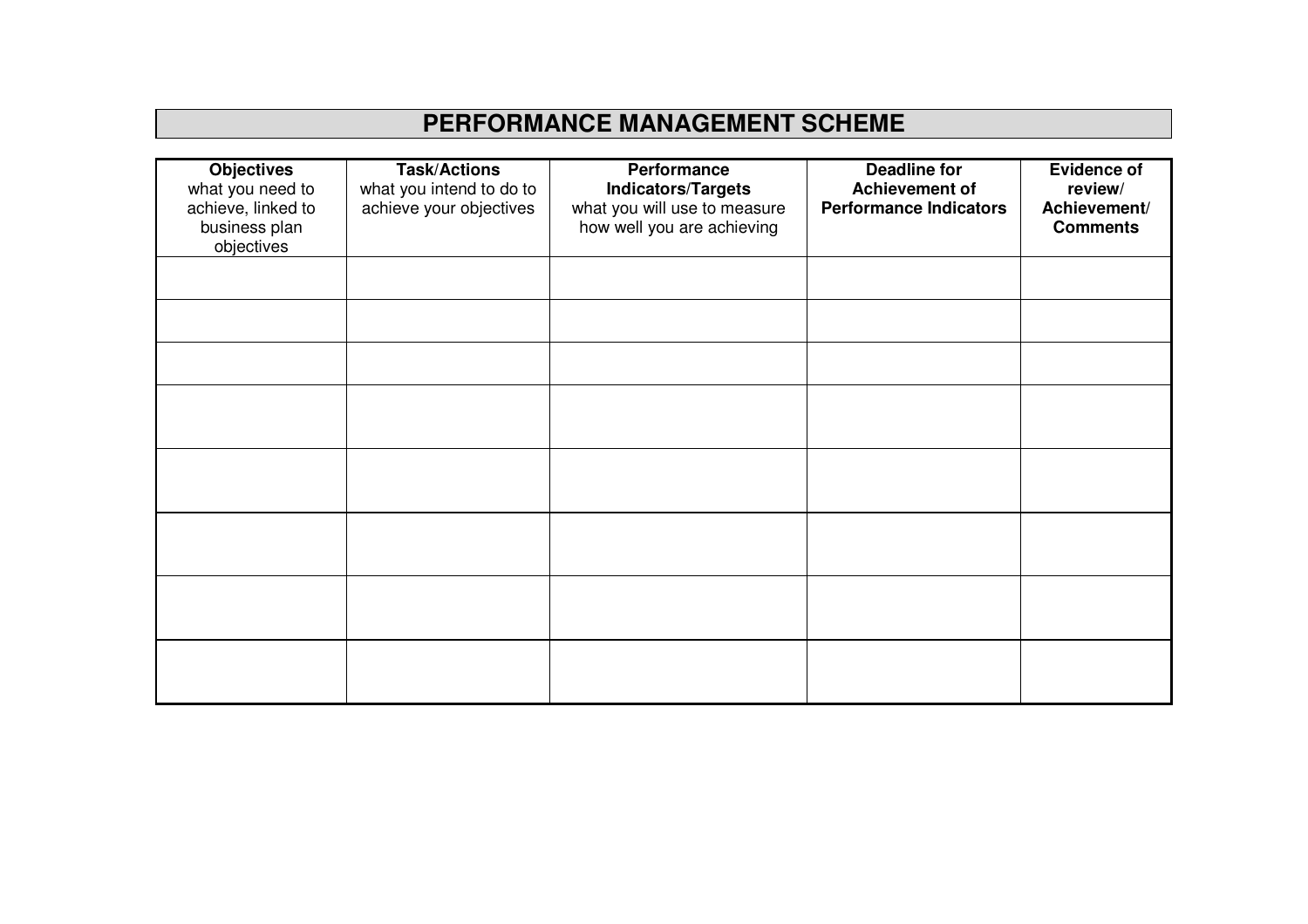## **PERFORMANCE MANAGEMENT SCHEME**

| <b>Objective</b><br>(linked to workplan) | <b>L&amp;D Required</b><br><b>Method</b><br>e.g. course | <b>Date</b><br>(planned/undertaken) | Key L&D<br><b>Objectives</b> | <b>Expected Outcomes</b> | L&D<br>Outcomes* |
|------------------------------------------|---------------------------------------------------------|-------------------------------------|------------------------------|--------------------------|------------------|
|                                          |                                                         |                                     |                              |                          |                  |
|                                          |                                                         |                                     |                              |                          |                  |
|                                          |                                                         |                                     |                              |                          |                  |
|                                          |                                                         |                                     |                              |                          |                  |
|                                          |                                                         |                                     |                              |                          |                  |
|                                          |                                                         |                                     |                              |                          |                  |

### **Learning & Development Plan**

\* Were key L&D objectives met and Expected Outcomes achieved? If 'No', give reasons.